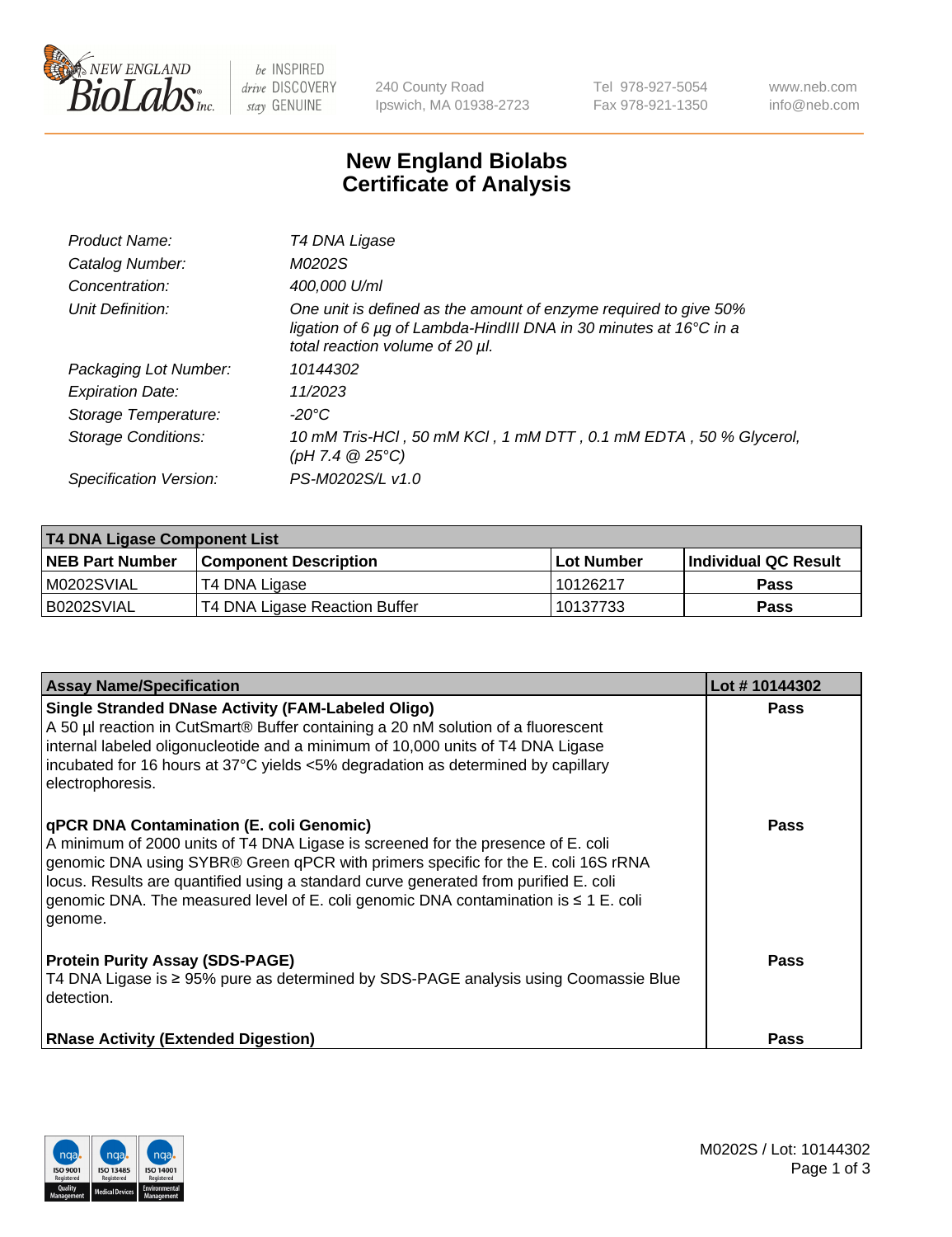

be INSPIRED drive DISCOVERY stay GENUINE

240 County Road Ipswich, MA 01938-2723 Tel 978-927-5054 Fax 978-921-1350

www.neb.com info@neb.com

| <b>Assay Name/Specification</b>                                                                                                                                                                                                                                                                                                                                                                                    | Lot #10144302 |
|--------------------------------------------------------------------------------------------------------------------------------------------------------------------------------------------------------------------------------------------------------------------------------------------------------------------------------------------------------------------------------------------------------------------|---------------|
| A 10 µl reaction in NEBuffer 4 containing 40 ng of a 300 base single-stranded RNA<br>and a minimum of 1 µl of T4 DNA Ligase is incubated at 37°C. After incubation for 16<br>hours, >90% of the substrate RNA remains intact as determined by gel electrophoresis<br>using fluorescent detection.                                                                                                                  |               |
| <b>Protein Concentration (A280)</b><br>The concentration of T4 DNA Ligase is 0.4 mg/ml +/- 10% as determined by UV<br>absorption at 280 nm. Protein concentration is determined by the Pace method using<br>the extinction coefficient of 57,675 and molecular weight of 55,292 daltons for T4<br>DNA Ligase (Pace, C.N. et al. (1995) Protein Sci., 4, 2411-2423).                                                | Pass          |
| <b>Non-Specific DNase Activity (16 Hour)</b><br>A 50 µl reaction in NEBuffer 1 containing 1 µg of CIP-treated Lambda-HindIII DNA and<br>a minimum of 2000 units of T4 DNA Ligase incubated for 16 hours at 37°C results in a<br>DNA pattern free of detectable nuclease degradation as determined by agarose gel<br>electrophoresis.                                                                               | Pass          |
| <b>Ligation and Recutting (Terminal Integrity, Digested DNA)</b><br>A 20 µl reaction in 1X T4 DNA Ligase Reaction Buffer containing 2 µg of Lambda<br>DNA-HindIII Digest and a minimum of 4000 units of T4 DNA Ligase incubated for 16<br>hours at 37°C results in >95% ligation of the DNA fragments as determined by agarose<br>gel electrophoresis. Of these ligated fragments, >95% can be recut with HindIII. | <b>Pass</b>   |
| <b>DNase Activity (Labeled Oligo, 3' extension)</b><br>A 50 µl reaction in CutSmart® Buffer containing a 20 nM solution of a fluorescent<br>labeled double-stranded oligonucleotide containing a 3' extension and a minimum of<br>10,000 units of T4 DNA Ligase incubated for 16 hours at 37°C yields <5% degradation<br>as determined by capillary electrophoresis.                                               | <b>Pass</b>   |
| <b>DNase Activity (Labeled Oligo, 5' extension)</b><br>A 50 µl reaction in CutSmart® Buffer containing a 20 nM solution of a fluorescent<br>labeled double-stranded oligonucleotide containing a 5' extension and a minimum of<br>10,000 units of T4 DNA Ligase incubated for 16 hours at 37°C yields <5% degradation<br>as determined by capillary electrophoresis.                                               | Pass          |
| Double Stranded DNase Activity (Labeled Oligo)<br>A 50 µl reaction in CutSmart® Buffer containing a 20 nM solution of a fluorescent<br>labeled double-stranded oligonucleotide containing a blunt end and a minimum of<br>10,000 units of T4 DNA Ligase incubated for 16 hours at 37°C yields <5% degradation<br>as determined by capillary electrophoresis.                                                       | Pass          |
| <b>Endonuclease Activity (Nicking)</b><br>A 50 µl reaction in NEBuffer 1 containing 1 µg of supercoiled PhiX174 DNA and a                                                                                                                                                                                                                                                                                          | Pass          |